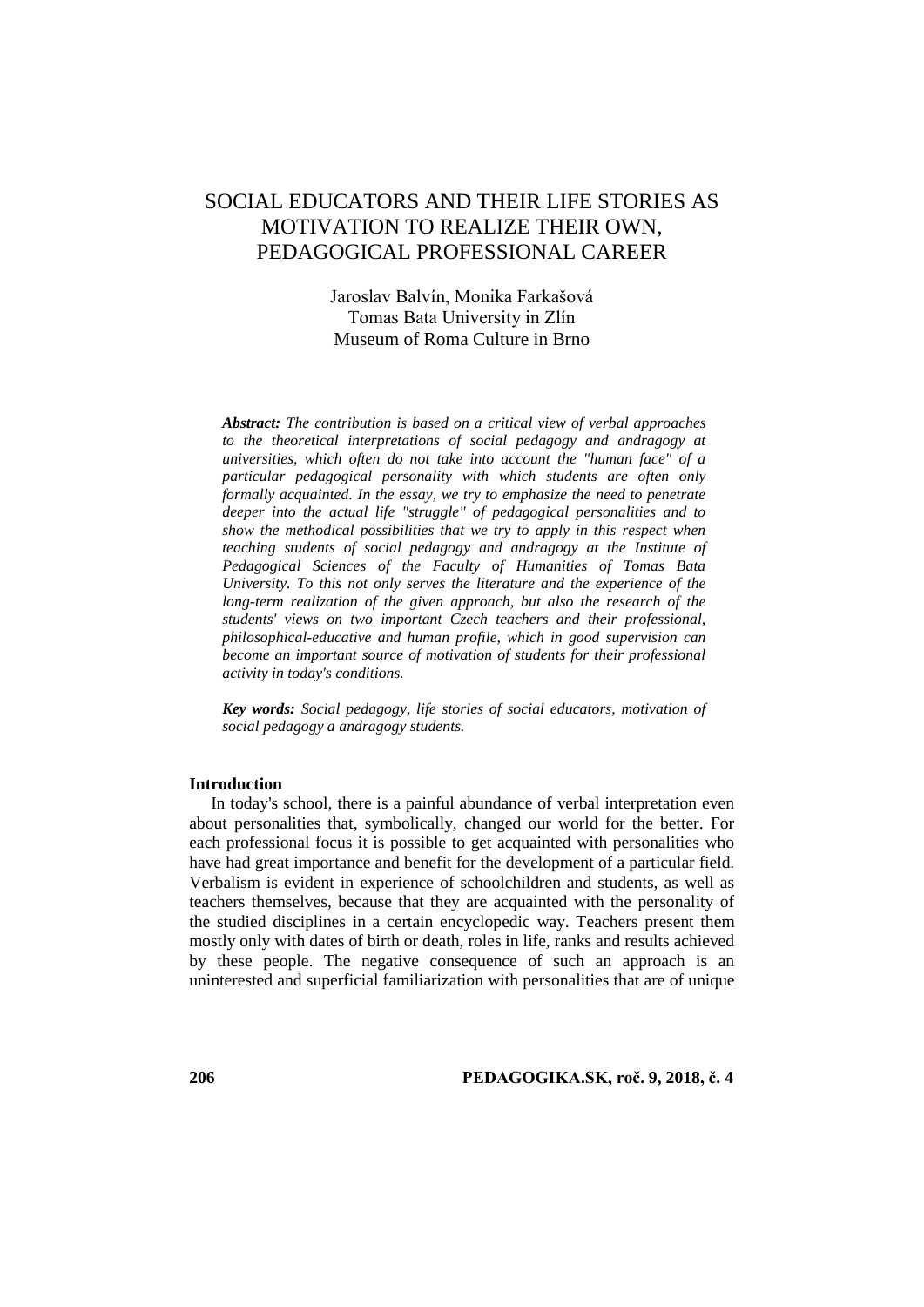relevance for the development of the field studied. The inner impression of a schoolchild or a student is therefore a certain superficiality of the relationship with living people, our predecessors, a certain duty only to "recite" something in class without real interest and connection.

Because of the fact that curiosity is natural to children, but also students and of course to adult people, they should be encouraged to learn about the real stories of personalities, their struggle for implementing the new and beneficial to society and to them also. An important aspect of this teacher's focus (often they are innovators and advocators of the non-verbal approach) is that by deeper acquaintance with the life of the personality, the interest in lives of other personalities and history itself appears.

Motivation to familiarize with personalities based on their life story is also important and especially in pedagogy. Especially because people are being prepared by studies of pedagogical laws; people who, though education, realize their own professional life story and educate others who make their life-style and professional story. The aim of such a theoretical training should be a broad and deep penetration into the life fates of social educators, pedagogues, andragogues as educating personalities, as models, inspirations and leading of a student-professional in solving his/her own situations in life and in the profession.

In our text, we are trying to present a model of familiarization with history, personalities especially of social educators, here especially with the Czech social educators Přemysl Pittr and Miroslav Dědič (see e.g. Balvín, 2015) and with the methods we use in teaching social pedagogy and andragogy at the Institute Pedagogical Sciences of the Faculty of Humanities, Tomas Bata University in Zlín.

### **1 The Essence of the Educational Process in Understanding the Stories of Educators as a Motivation for Social Educators and Andragogues**

The educators were and are imperfect, non-ideal, education will always have to do with a certain proportion of age, functional and formal authority. And here is the place for humble obedience and a generous overlook of human inadequacy: listening and listening to what to address alone, even though through an imperfect educator, perhaps through his good characteristics or his happy moments. It is not about obedience as subjectivity - we mean authentic participation. It is obedience to upbringing, to the upbeat of what is inaccessible without higher contributions. Radim Palouš, 2007, s. 13.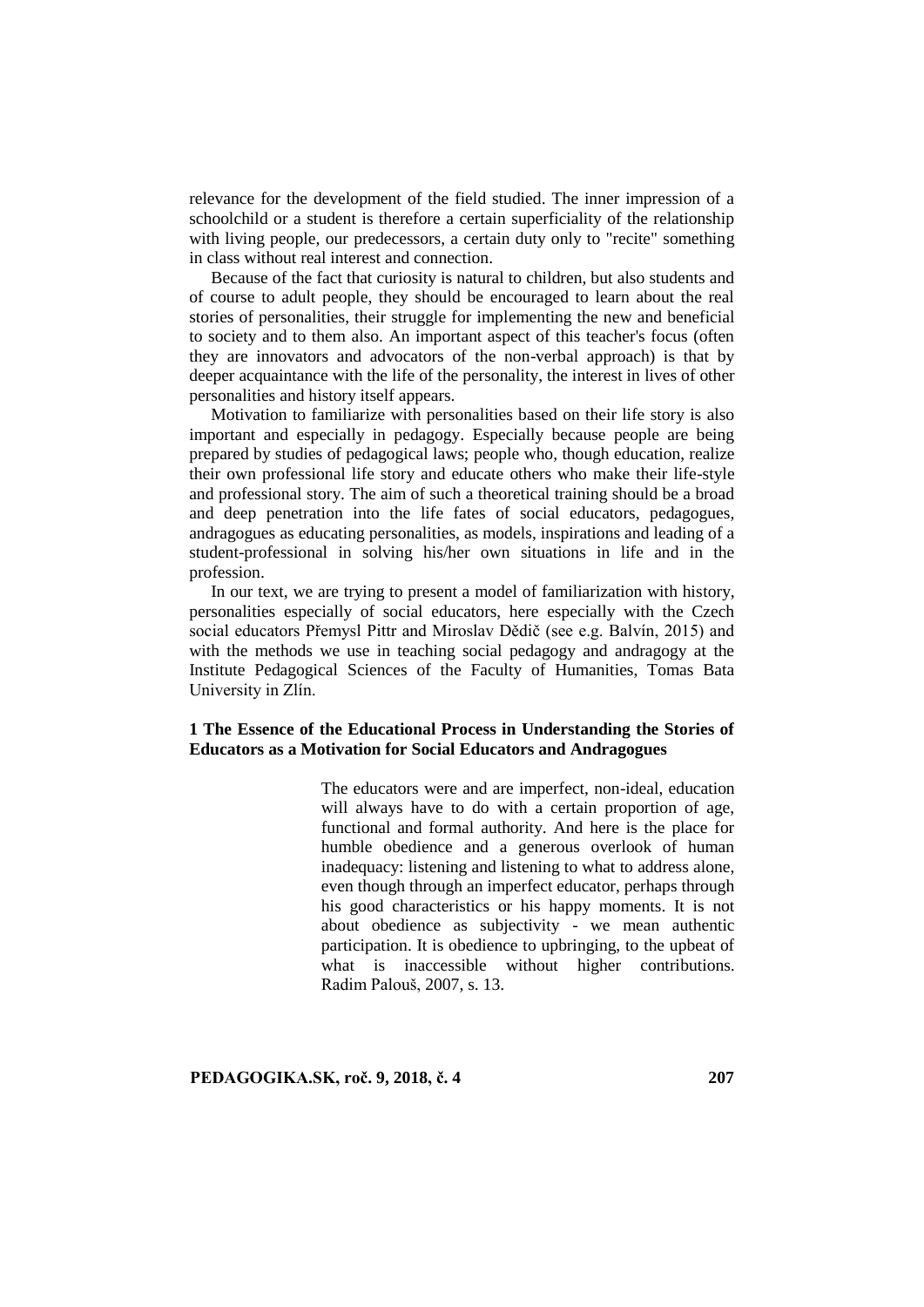

In the process of acquaintance with the personalities of social pedagogy, we try to learn from the philosophical systems of ancient philosophy in the teaching at the Institute of Pedagogical Sciences at the FHS TBU in Zlín, which the philosophers Sokrates and Platon have left us for permanent study and use for educational practice. Based on the so-called Platon Cave, the Platonian Triangle, and Socrates's upheaval educational process, we try to show students how the educational efforts of teachers and educators who have become educators with real results and can be motivated by students as well as patterns to pursue their own professional activities are implemented.

#### **The image of Plato's cave as a symbol of the essence of education**

### *"Whoever Saves a Life Saves the World"* Talmud

In life of a man, according to psychologists, there are 1 800 typical situations that people have to deal with every day: in different territories of the world, in different cultural, ethnic, national groups, within the global and purely individual world. The parable of the cave in which the human struggle takes place in order to acquire an education can also be used to interpret the specific life stories of the educators who have gone through this way.

The philosophical approach portrayed in the Socrates dialogue with the Glaukon in the Plato's Book of the Constitution (Platon, 1996, pp. 213-244) is such that, based on these situations, it reveals their essence, valid for all cases and for the whole of human history. This is also the case of Plato's a cave that is the symbol of a man's journey from the "bondage" of non-freedom to the world of freedom and autonomy, of real humanity. It is a symbolic image of a person going from ignorance to education. In each professional area, this process is different in different contours, but the basis and nature are common. As Blanka Kudláčová writes, "Plato here considers the nature of education". (Kudláčová, 2007, p. 47). In order to raise students' interest, it is possible to raise some controversy about whether some who escape from the cave of the shadows go to bonded slaves to free them as well, if they do so because of prosocialism. Kudláčová says that Socrates does not mention the reason for this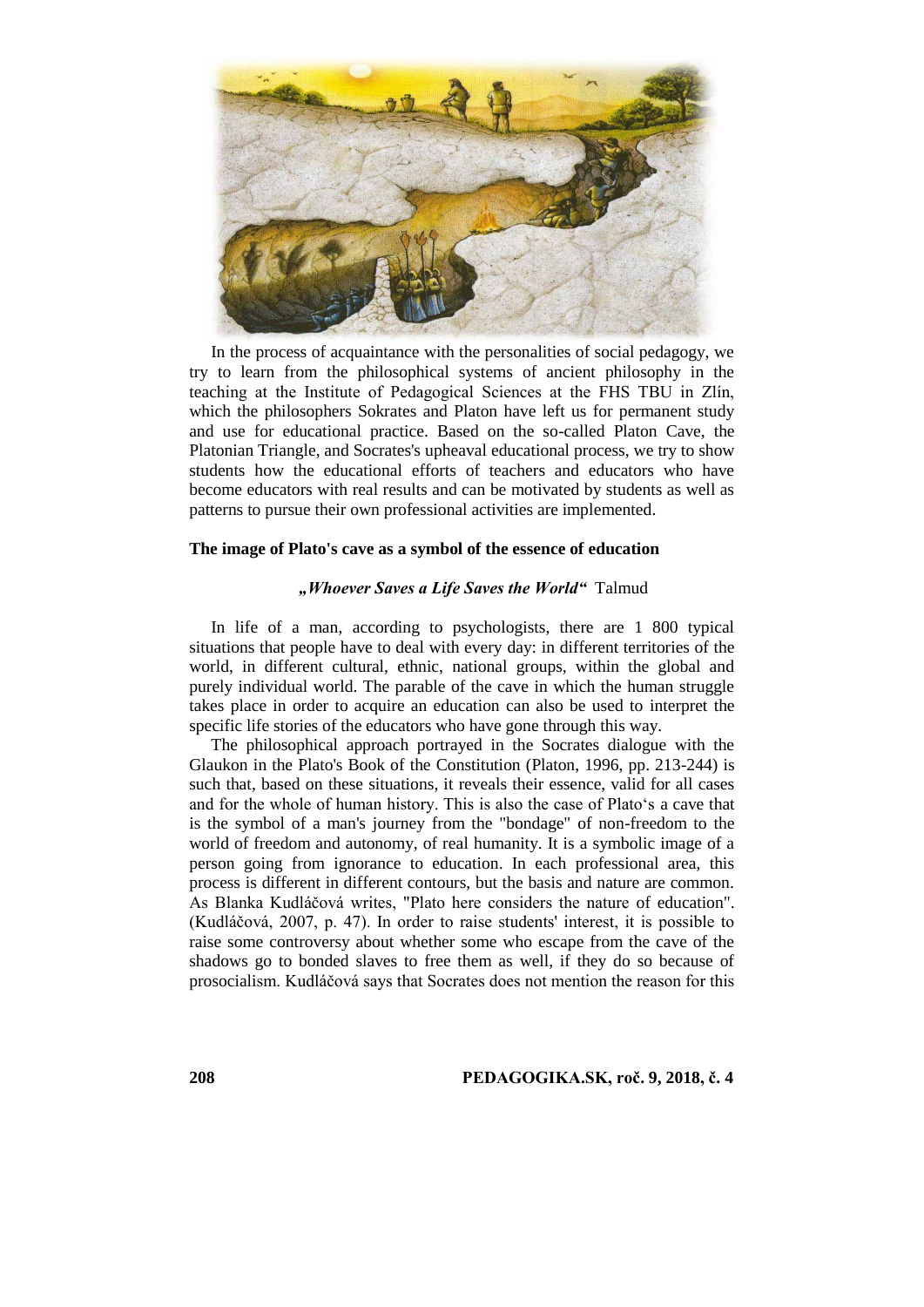turnover in the dialogue. Rather, it turns out that "the myth of the cave ends with the return of the "converted", brought-up, back to the original situation. This image is often explained by the fact that it is the mission to "open eyes" to others, to raise others. But this is not entirely clear from Plato's text. It's shrouded in silence. The educated simply returns… The return is more likely to resemble a return to the ordinary life, from which we have not even walked away. However, it is not the return of the same person. The cave myth, however, was in a sense of pilgrimage, which included turnover, it was an upbringing. " (Kudláčová, 2007, p. 49) It is necessary to say that even such fine interpretations for students are sources for creative understandings of the sense of education and its promotion by specific educators and educated during assessing the life paths of pedagogical personalities.

Thus, the meaning of the knowledge of philosophy in relation to the pedagogical and andragogical profession is clear: when studying a particular subject, it is necessary to still see and realize that philosophical basis that the philosophic philosophers have gained and on which each of us can now participate in finding meaning and the importance of their future profession.

### **The image of the Plato triangle as a symbol for solving the situation of the educator in solving educational and life situations in the process of education**

"True knowledge is thus possible by the fact that the soul and the true being of things are related to the idea (or ideas). The soul is associated with ideas in the sense of anamnesis (remembrance), natural things are involved in ideas in the sense of methex (share, participation). Sensual perception is only an external stimulus of remembrance.

With this problematic situation, which we can call the Platonic triangle, PLATON has placed a central role in the history of philosophy. He kept the inner context of this issue under the veil of myth, and philosophy has been trying to interpret it from then on."

Anzenbacher, Úvod do filosofie. Praha: Portál, 2004, s. 45.

**The Plato triangle's interpretation is of great significance for practice not only in philosophy, but also in pedagogy, education, and as a basis for thinking of a person about their position in the overall system of the world.**  In this sense, in the teaching of students of social pedagogy and andragogy, we use the symbolism of the Platonic triangle as the basis for judging life and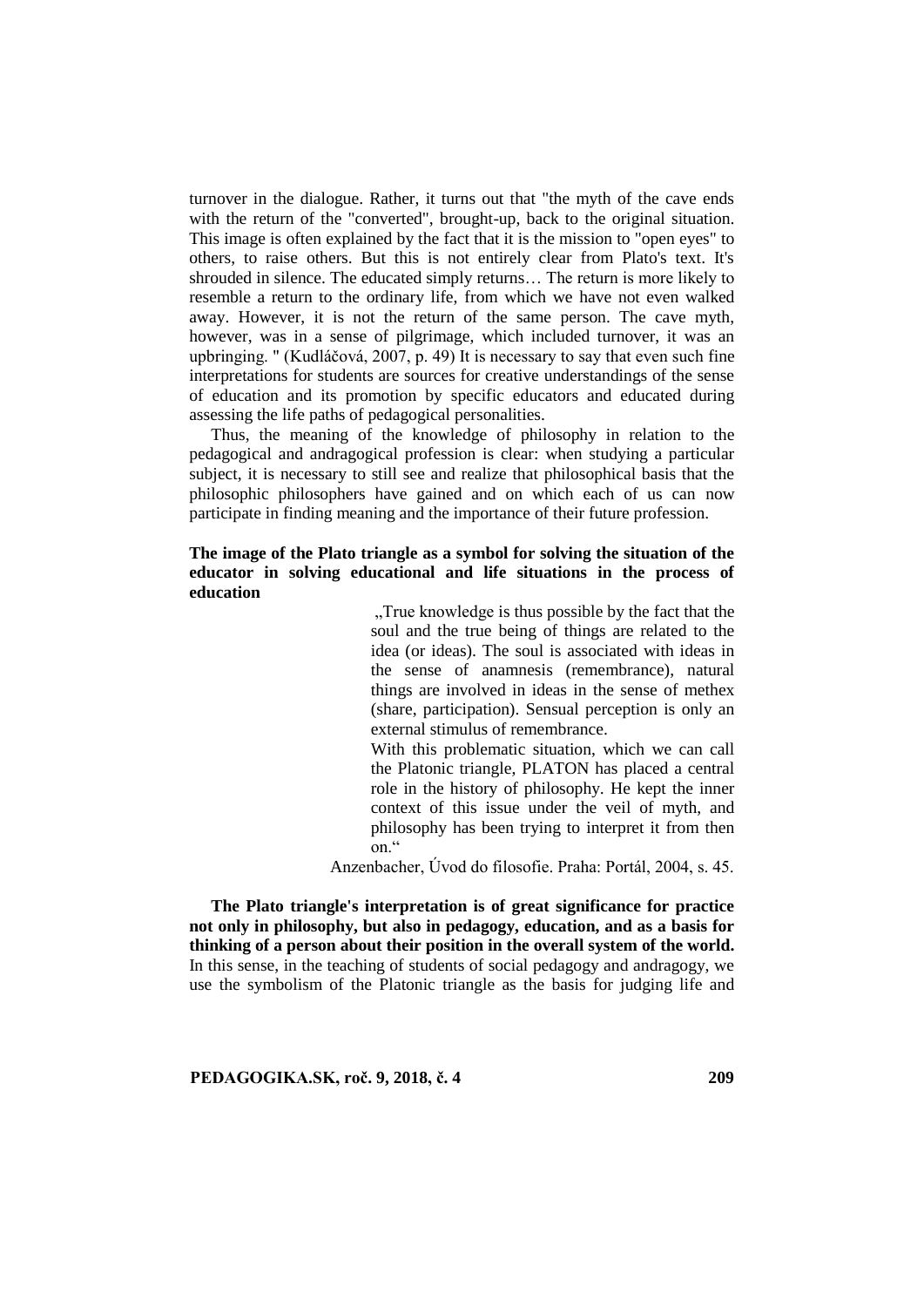professional path of great personalities and educators who, in dealing with their life and professional situations, can be a model for students and motivation for their professional path.

The Platonic triangle shows that **I** (in the specific term I as a lecturer, teacher, educator) is not omnipotent even though their **SPIRIT** is very important in influencing the being. It shows that **BEING** (a specific pedagogical situation) is the natural foundation of the world and its essence is substance as a base not only in the inanimate nature, but also for the living nature and especially for man. Being is the foundation of the human experience which is drawn by and at the same time individual "I"s create general **SPIRIT**, **IDEA**, which can be called the thought of the richness of mankind. It manifest itself in ideology, politics, art and philosophy. This GENERAL SPIRIT is connected to the BEING and simultaneously with I, individual "I"s draw from the spiritual wealth and simultaneously develop this wealth (by its practical and theoretical pedagogical activity and creation). Continuity as a system of all three entities creates a space in which a person (a teacher) not only can, but also has to respond to the situations created in this connection. In dealing with these situations, they show their own strength and the possibility of achieving real humanity and freedom of action in civil and professional life. (See also Anzenbacher, 2004, pp. 45-46, in which the connection between the Plato triangle and Plato's paraphernalia about the cave is shown.) (Drawing of Plato's Triangle: Anzenbacher, 1990, p.44).

#### Philosophy of spirit GOD, SPIRIT, IDEA, ABSOLUTE (HEGEL

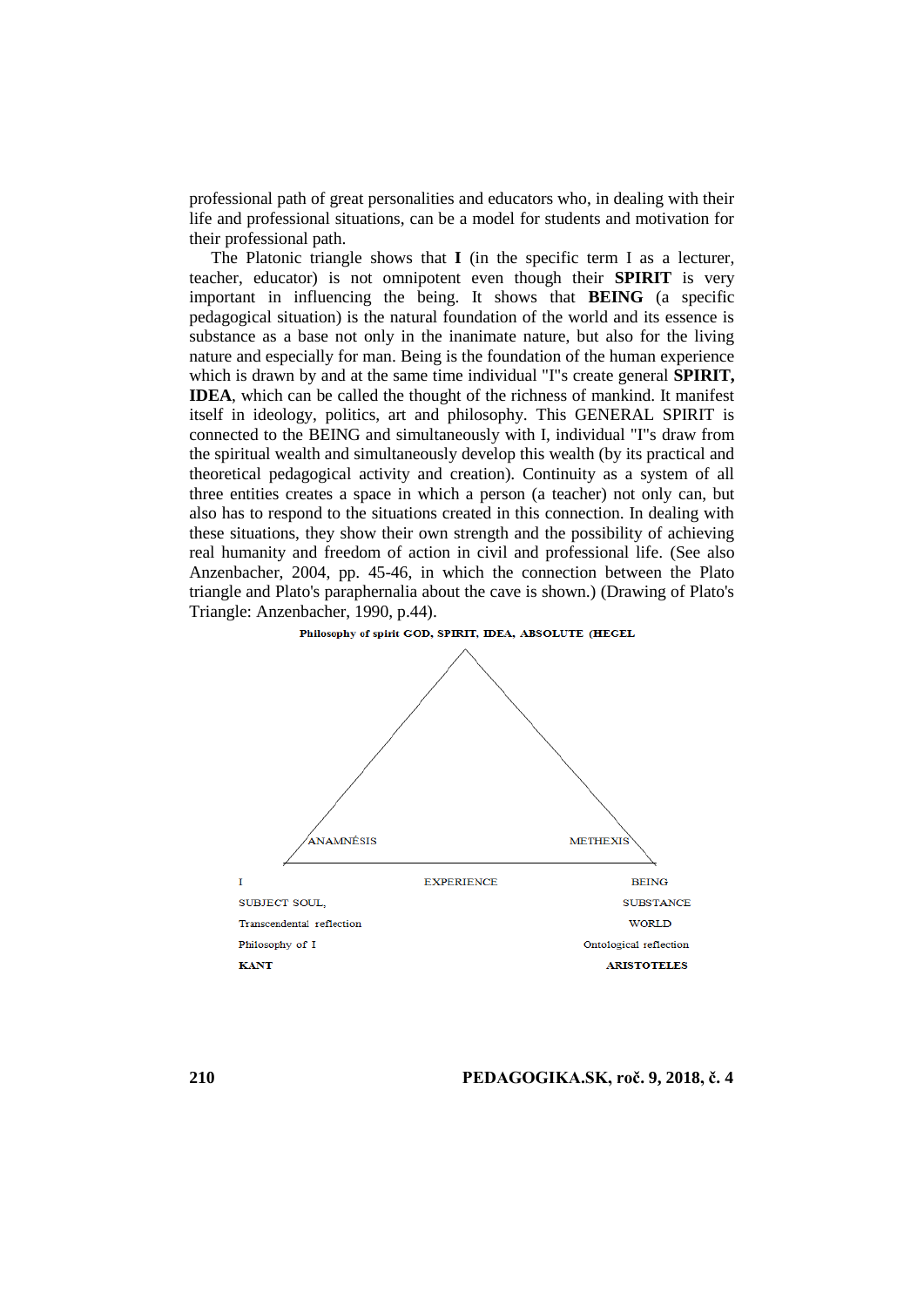#### **The Socratic process of shock upbringing**

The situation of a person, symbolically depicted by Plato's triangle as a relationship between I, BEING and spiritual superstructure, would not have to have a way out, unless a person had the ability of transcendence. Otherwise, one would move in a vicious circle. Even the great personalities of the educators faced in life situations before the necessity of constantly addressing new and new professional situations. And to overcome these situations. From the philosophical and pedagogical point of view, breaking through and getting out of the circle of philosophical considerations into practical solutions of situations in upbringing, in application of pedagogical art of social educator, andragogy educators and other personalities, Socrates' shock educative process can be seen.

As the leading philosopher of education, Jan Patočka, writes, "it does not just matter that a person gets used to something, but it depends on something more. The certainty of the original natural person must be shaken in some way, refuted. When it happens, a person feels something new, they feel a strange movement that is happening to him, everything is acquiring new meaning, the world suddenly opens in wide horizons, in which it has not yet appeared. Something like this, the actual break-up of everydayness, blunt normality, is the starting point of our own education process, which gives European humanity meaning throughout history "(Patočka, 1996, 367).

The use of shock in the pupil's consciousness depends on his/her affiliation to a particular culture, to a particular community. Teachers who are members of a particular nation will be orientated both by themselves and by the content of education towards certain values that characterize their own community and which they will use during "disproving everydayness" of their student. However, a multicultural teacher, who no doubt were Přemysl Pitter and Miroslav Dědič (see Balvín, 2015), should bear in mind that in the classroom, for instance with Romani pupils, the situation must be patterned on Romani pupils, how to form a community, on their traditions, on their interests and on their world-view and philosophical perspective. Only from this situation on can this "shock process" lead to more general universal values, which that European community holds. (See more Balvín, 2008, 4th chapter).

Students should understand from the explanations of philosophy and pedagogical personalities that the educational process that the educator implements in relation to his / her pupils and to himself / herself (and in that /she becomes a personality) is realized through the refutation of trained habits, breaking the everyday security. An educator should know how and at what stages this development takes place in the soul of the educated. Jan Patočka described this process in analogy with the development of philosophical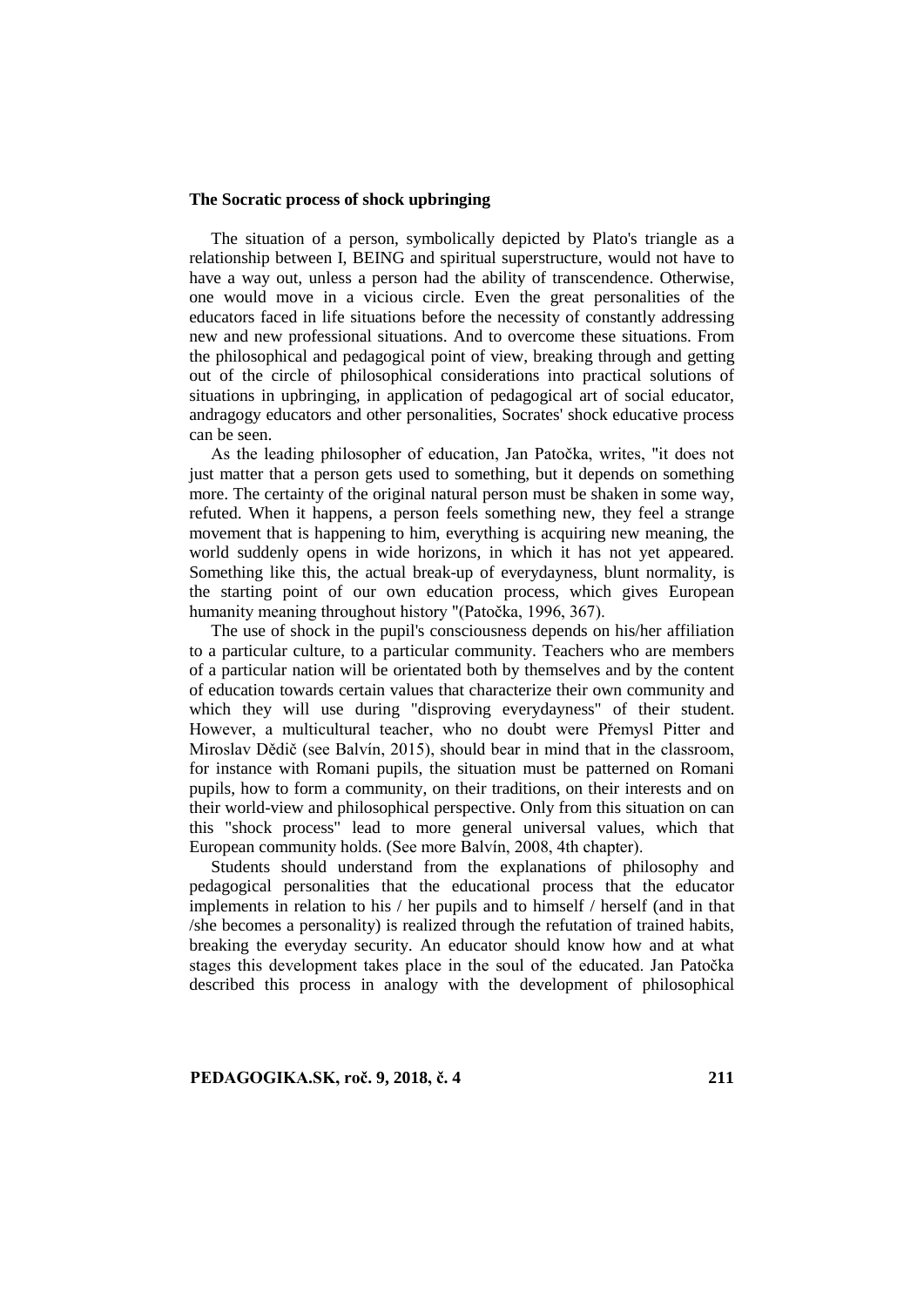thinking in Greece. Plato described it in the Prótagoras dialogue. A young man on the threshold of adulthood comes to Sokrates to bring him to training to sophist Protágoras.. However, when Sokrates during walk to the sophist asks what he wishes to learn, why he wants to get a sophisticated education, the young man becomes less confident, and because he could not answer Sokrates's questions, he feels ashamed. *"This shame is the first index, the indicator that there is something else in this person, something that facing this the wrong must leave; our young man will be forced to go not to see Prótagoras, but to Socrates" (Patočka, 1996, p. 368).*

From the point of view of the methodical leadership of the pupil to form a philosophical attitude towards the world, it is also instructive for the multicultural teacher, for andragogy educator and other professionals in helping professions to describe the stages of this as said Patočka, a shock process:

- 1. **Shame**  as the first entry, an index of the awareness that "*the man did not know what he wanted, he went blindly for some sense that immediately, naturally and without obligations presented itself to him."*
- *2.* **Astonishment**  the first stage of a deeper process, "*a special sense in which one reveals what has been hidden from his very essence.*"
- 3. **Interest in a idea**  acquiring the key, "*with which we can open all that is, and in this possibility to interpret everything that is, to open up every being, to ask about its meaning".*

It is important, as Jan Patočka says, that "*it is not only in the philosophy of breaking of human everydayness. Not only here can happen the shaking of that naive, natural existence happen, but also in many other things, for example, in the interest of beauty. But there are other areas in which existence can be affected..."* (Patočka, 1996, 368-369).

With this Socratic shock upbringing process, we could conclude the philosophical and educational base from which we could begin (and that is what we do in the teaching of social pedagogues and andragogy students at the University of Zlín), in the penetration to the work of great personalities of social pedagogy. The Socrates personality reference is immense. That is why the students of helping professions should get deeply acquainted with his deeds and not just superficially. As Blanka Kudláčová writes, "Socrates did not turn to a general, anonymous group of people, but always personally, to a physically present individual. He was guided by faith in man and with love for him, he was not a teacher of universal rules. "(Kudláčová, 2007, p. 45). For this he was an inspiration for both the great personalities of pedagogy but also for our present students.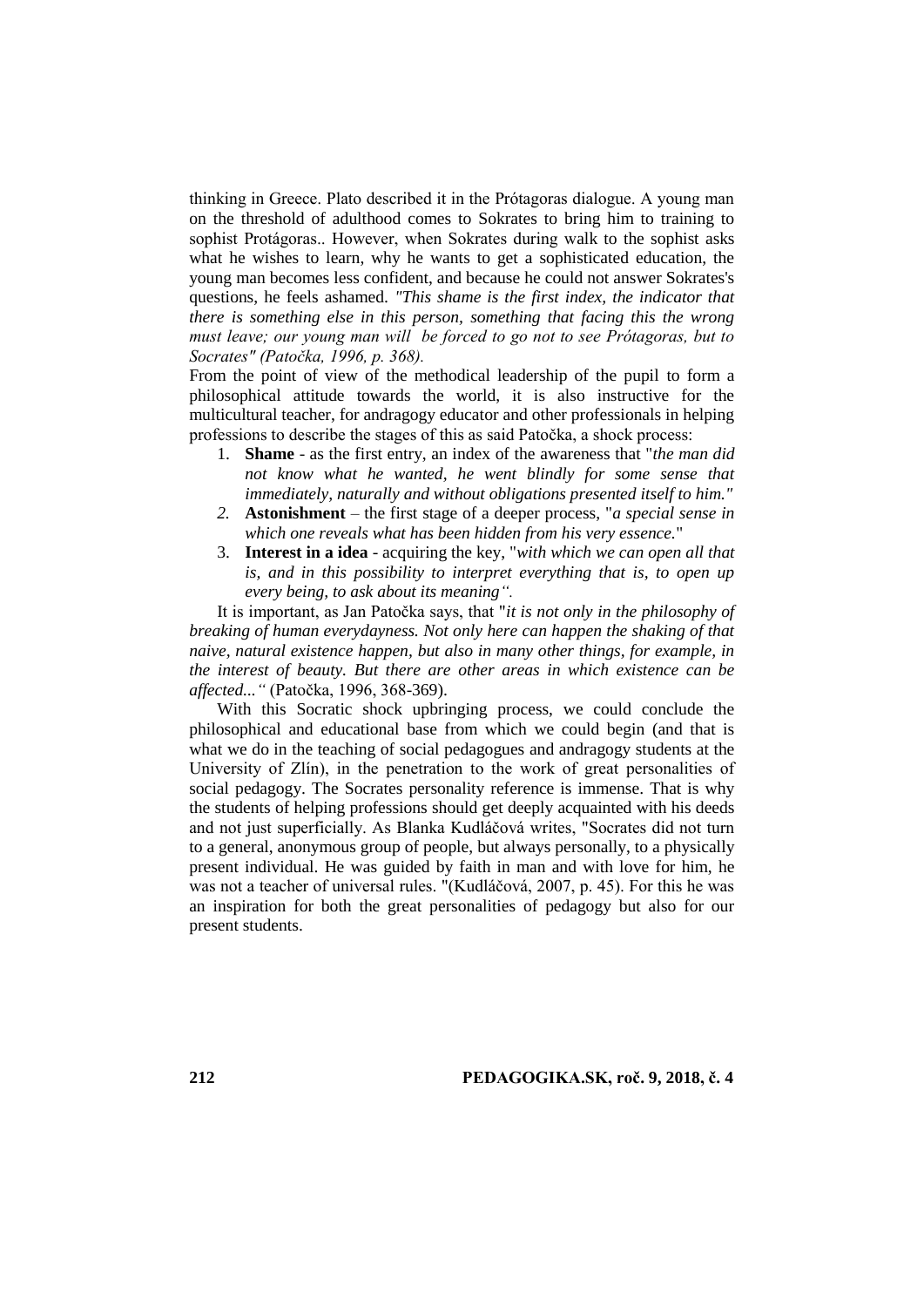### **2 Selected methods of deep penetration to educators' personalities as motivation of students for their own practice**

Upbringing of a person cannot be done without deeper, not only superficial, knowledge about the person.

Monika Farkašová

Education has always been subject to the "examples attract" principle, especially when it comes to personalized examples. There is nothing more natural than pedagogical interpretations, intended for educators and teachers, who themselves also apply this method.

Miroslav Cipro, 1998, s. 2

The words used by Miroslav Cipro in the encyclopedic Prameny výchovy are also relevant for teaching students who should be acquainted not only with the theory of the field but also with the life stories of those who are important personalities in this field. And although the choice of methods to achieve this goal is often very complex, we will try to state some of the methods we use in teaching:

#### **Methods connected with using films**

With students of social pedagogy and andragogy we often use films with pedagogical themes as a theoretical source as well as sources for a deeper understanding of the profile of a social pedagogue. We believe that the importance of a film is undoubtedly also in the pedagogical field. (see Balvín, 2011). Through the form of contemplations and the subsequent discussion it is possible to activate in students deeper, not only superficial interest in upbringing and educational issues and also in deeper knowledge of the personalities of social pedagogy. In relation to the education of children and youth in our teaching practice, for example, students were interested in an American film called Freedom Writers from 2007 (actress Hilary Swank), in which the teacher tirelessly strives to overcome the negative relationship of socially marginalized pupils in the form of internal reflections of their pupils on their life situation and the possibilities of overcoming it. For our conditions we use well-done film titled Kdo se bojí, utíká (directed by Dušan Klein) from year 1986, shot based on a book by Josef Pohl titled Na cikánské stezce (Pohl, 1981). Suggestively, this film also illustrates the educational struggle of one of the Czech social educators, Miroslav Dědič, for the education of Roma pupils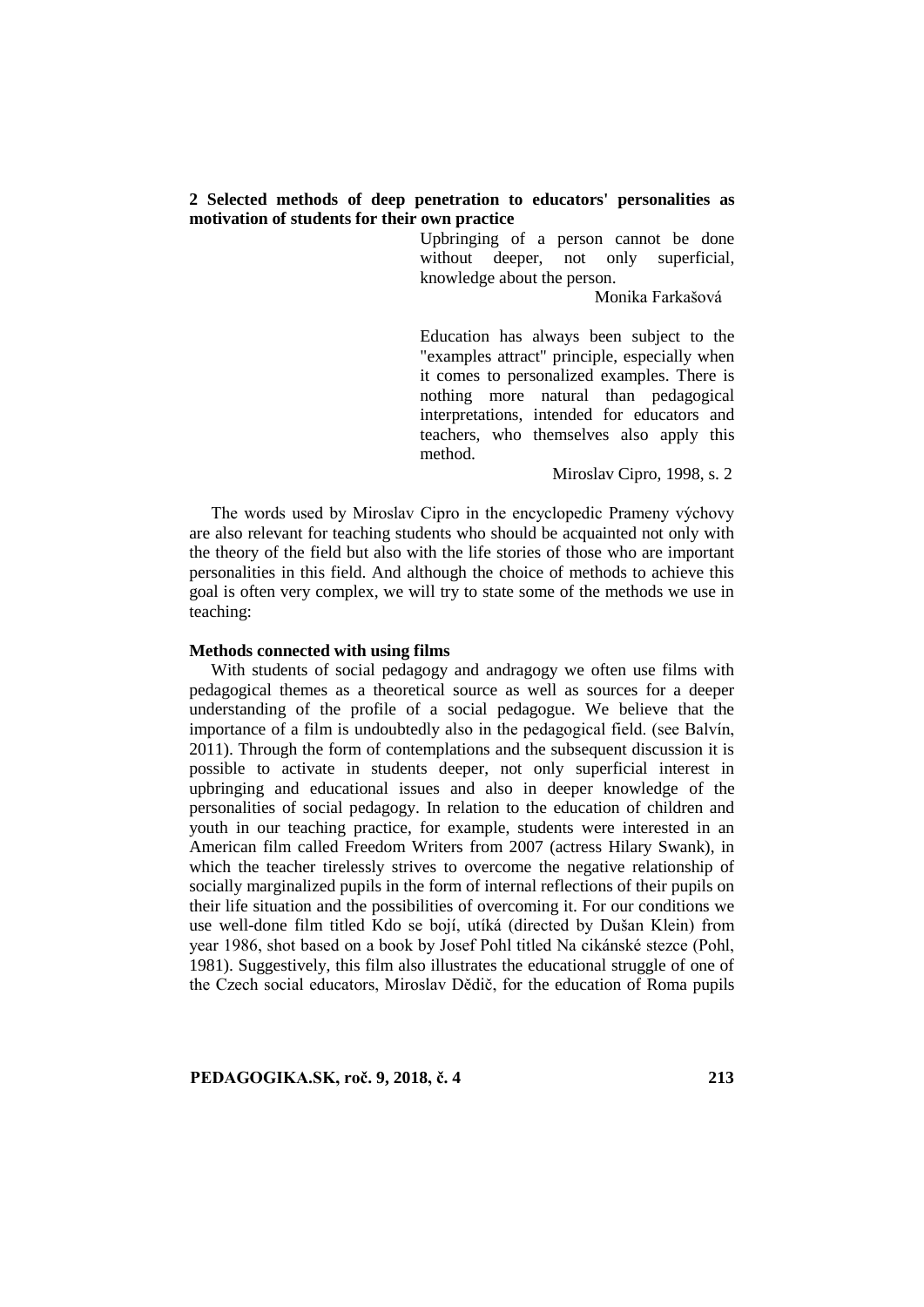in the 1950s. In connection with the film, artistic literature and specialized literature in our research (Balvín, 2017) we were interested in the opinion of students about the importance of these services for getting to know the personality of a social pedagogue, specifically the personality of Miroslav Dědič. Here are the results:

Note: 193 students answered questions based on division into groups within the subjects studied. This layout is shown in the graph below.



1) Please, select your group:

Other questions were connected to use of films, artistic and specialized literature:

2) Can a film show the reality of a child's educational struggle better than many read up books?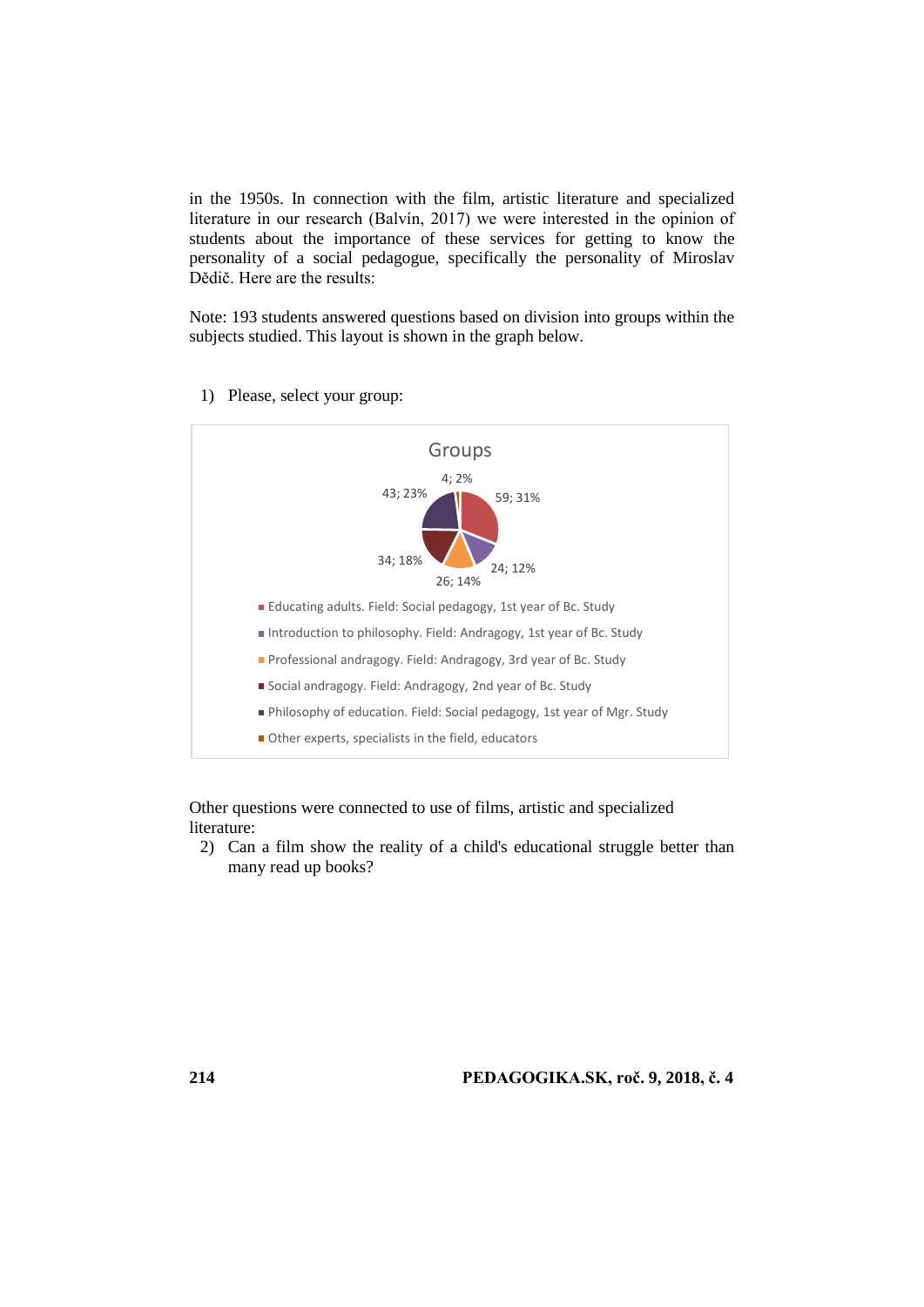

When asked about the importance of the film for learning about the work and the results of the work of social educators through film only students were mostly skeptical. A film, according to them, can not fully represent a broader view, mediated by the wider range of studies and literature, yet the students recognize its place as a method of penetrating into the deeper profile of the educator.



3) Which source of information on Miroslav Dědič impressed you the most?

Students mostly answered the next question by saying that they were most impressed by Miroslav Dědič's suggestive and emotional and informative artistic memoir work entitled Květušínská poema. We think that this result, which we present as the second answer, tells us that the memoirs of the social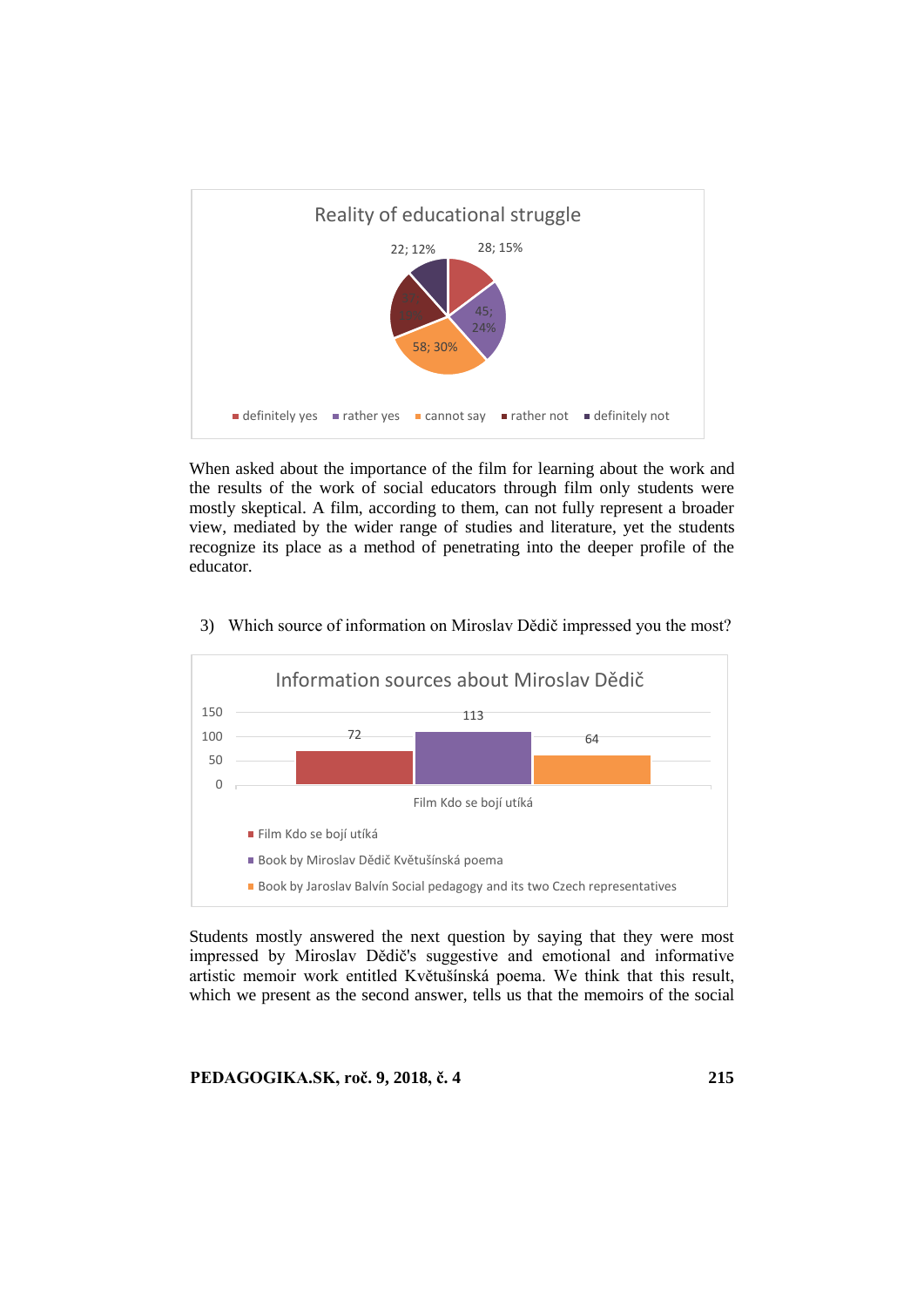educators have their great influence even on current students of social pedagogy and pedagogy at all.

4) Do you think that from all three sources, as a system of information in teaching and based on a discussion about them, you can obtain objective information about the values that Miroslav Dědič advocated in the education of Romani children?



Another question concerned opinion whether it is possible from the system of the above mentioned and used means of teaching to form an objective view of the values promoted by a certain personality of a social pedagogue, in our case Miroslav Dědič, in the interest of the educated. We think it is very positive that 70 percent of students answered definitely yes or rather yes. It is a clear signal to use methods of acquaintance with pedagogy personalities in a complex way and from different sources, not just one and only method.

#### **Methods connected to use of television production**

From the television production in the past years, the wider audience - not just pedagogical - was captivated by television series My všichni školou povinní. The positive thing is that it has shown that not only great educators, teachers, social educators can be the motivation for current students and teachers in practice, but also those who lead their "pedagogical struggle" in daily contact with schoolchildren. The television series has shown not only the need to create an optimal relationship between a teacher and a pupil, but also between a teacher and parents. At the same time, the series also includes the need for a relationship between teachers in the sense of passing on experience for the sake of good and optimal education of a schoolchild. In this context, an analogy is created with the idea, by which the meaning of teaching profession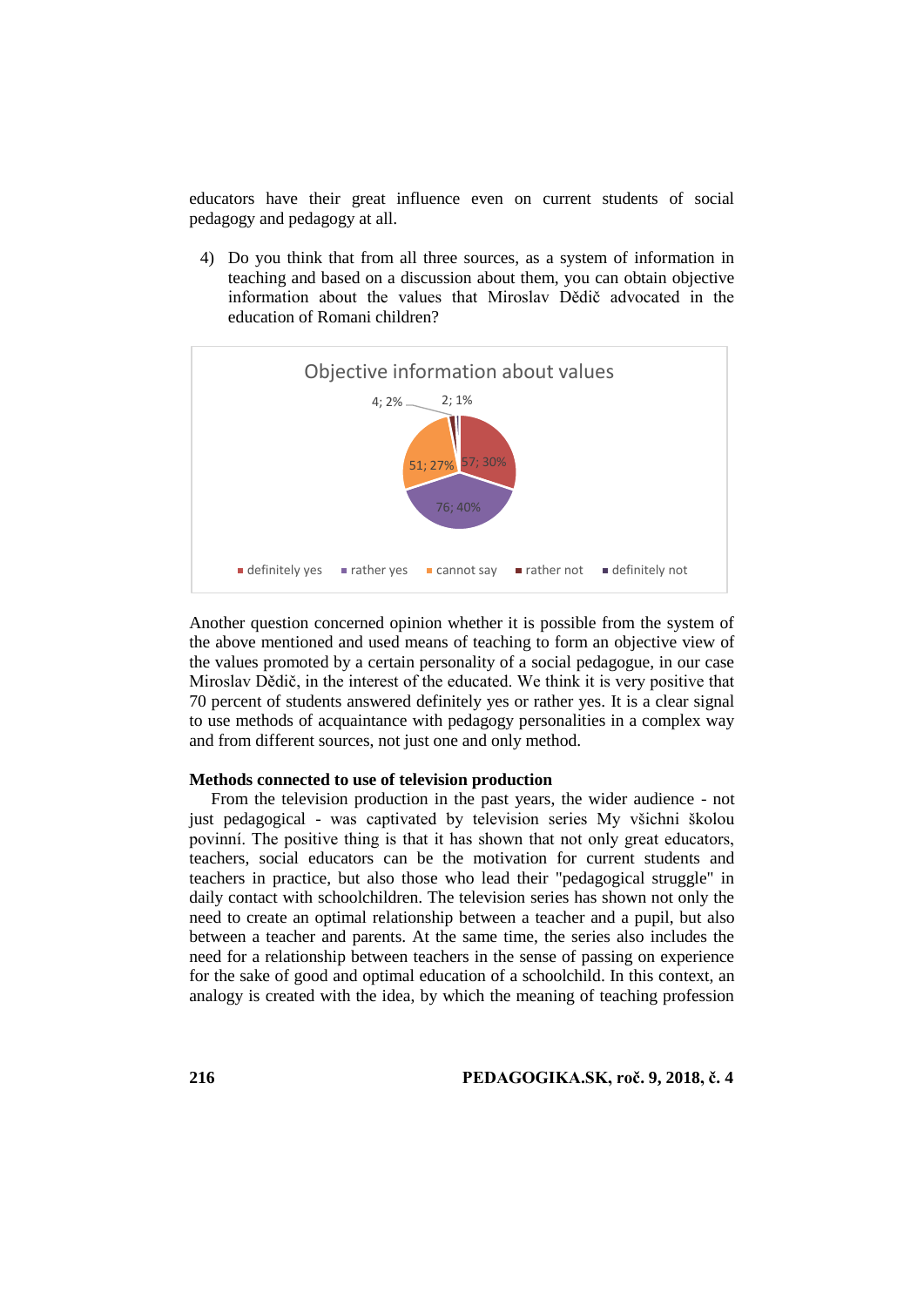in the relation to pupil is often characterized. This idea was beautifully uttered by old teacher Lamač who gave an imaginary relay to teacher Karfík in the mentioned Czech series by **Markéta Zinnerová** titled "**My všichni školou povinní**": A pupil is not only a container to be filled, but a torch to be ignited.

The use of film and TV work as educational means also important for parents and school co-operation, meaningful spending of free time, independent presentation of history and personalities in it. The essence is to engage the creative activity of the educated and not just passive and verbalist way of accepting reality. This is why the personality of social pedagogue Miroslav Dědič was so outstanding, who as an educator worked with schoolchildren of different nationalities after war. Although he used progressive methods in particular with Romani pupils, in the conception of some contemporary researchers and documentary filmmakers presented very intensively by the Czech Television during 2015, Dědič at the time allegedly committed fatal and irreparable mistakes and violated human rights both in relation to schoolchildren and in relation to their parents. This was the focus of the documentary film titled Suppressed Letters (Zatajené dopisy, 2015) by director Tomáš Kudrna (Kudrna, 2015) which was shot for Festival jeden svět and was based on diploma thesis of Barbara Šebová (Šebová, 2009) about Květušínská school and about Miroslav Dědič. (For more, see Balvín, Farkašová, 2018, p. 256-258). Jaroslav Balvín's research also shows the students' attitude towards the film Suppressed Letters, which they expressed both in their answers and in written form in the form of essay.

1) In your opinion, is the documentary "Suppressed Letters" an optimal expression of Miroslav Dědič's whole educational effort?



The majority of the students said the film "Suppressed Letters" is not the optimal expression of Miroslav Dědič's whole work. 25 percent of students do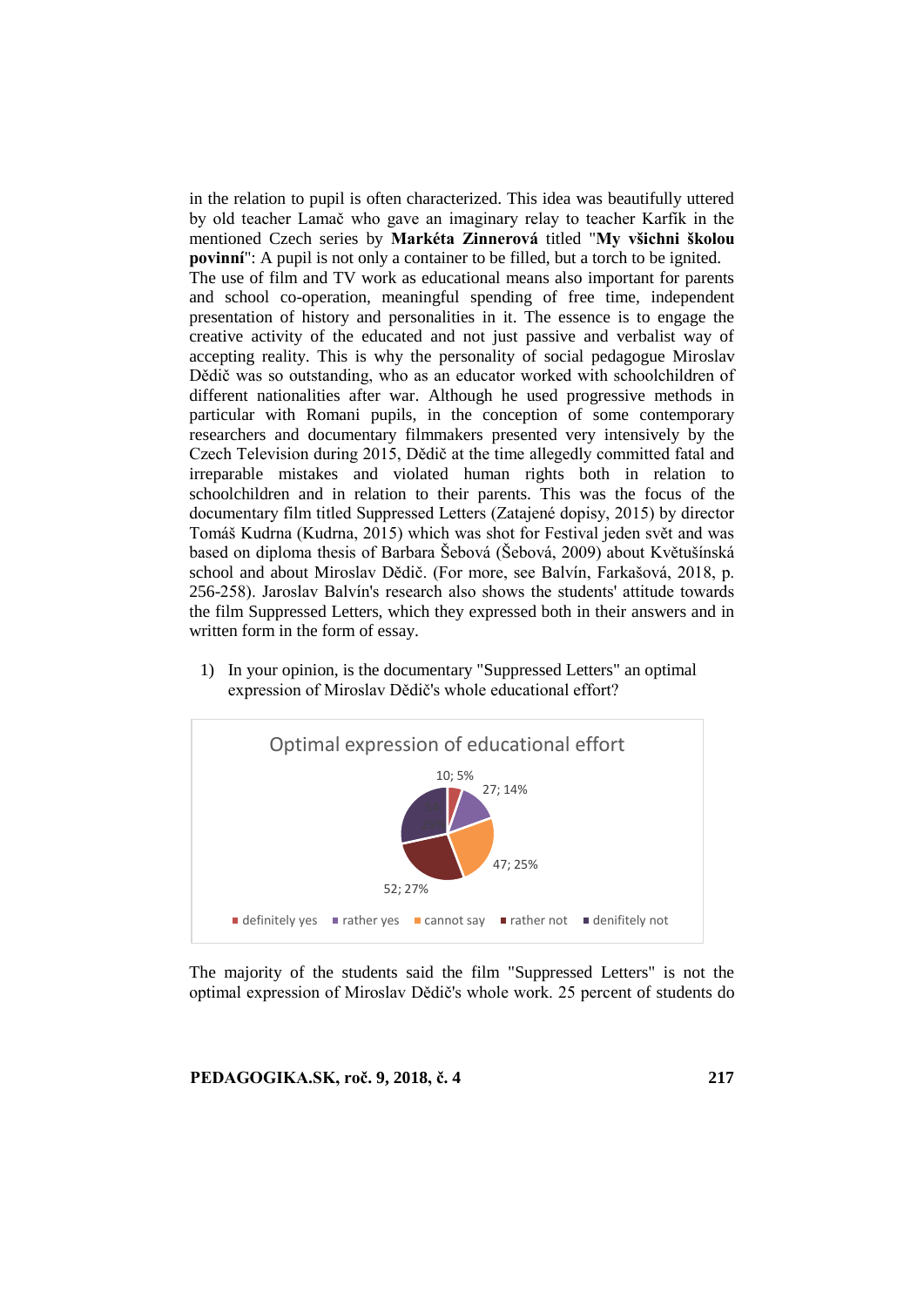not dare to judge, but 19 percent of students think the film is an optimal picture of Miroslav Dědič's work.

2) Does the film Suppresed Letters take into account the conditions of the time in which Miroslav Dědič was active?



A similar picture of the answers was to the question whether the film reflects the conditions in which Miroslav Dědic worked. The overwhelming majority is of the opinion that film makers do not take into account conditions of the time or do not dare to judge it.

3) In your opinion, what did the documentary film makers of "Suppressed Letters" tried to show in relation to the social impact on Romani children?

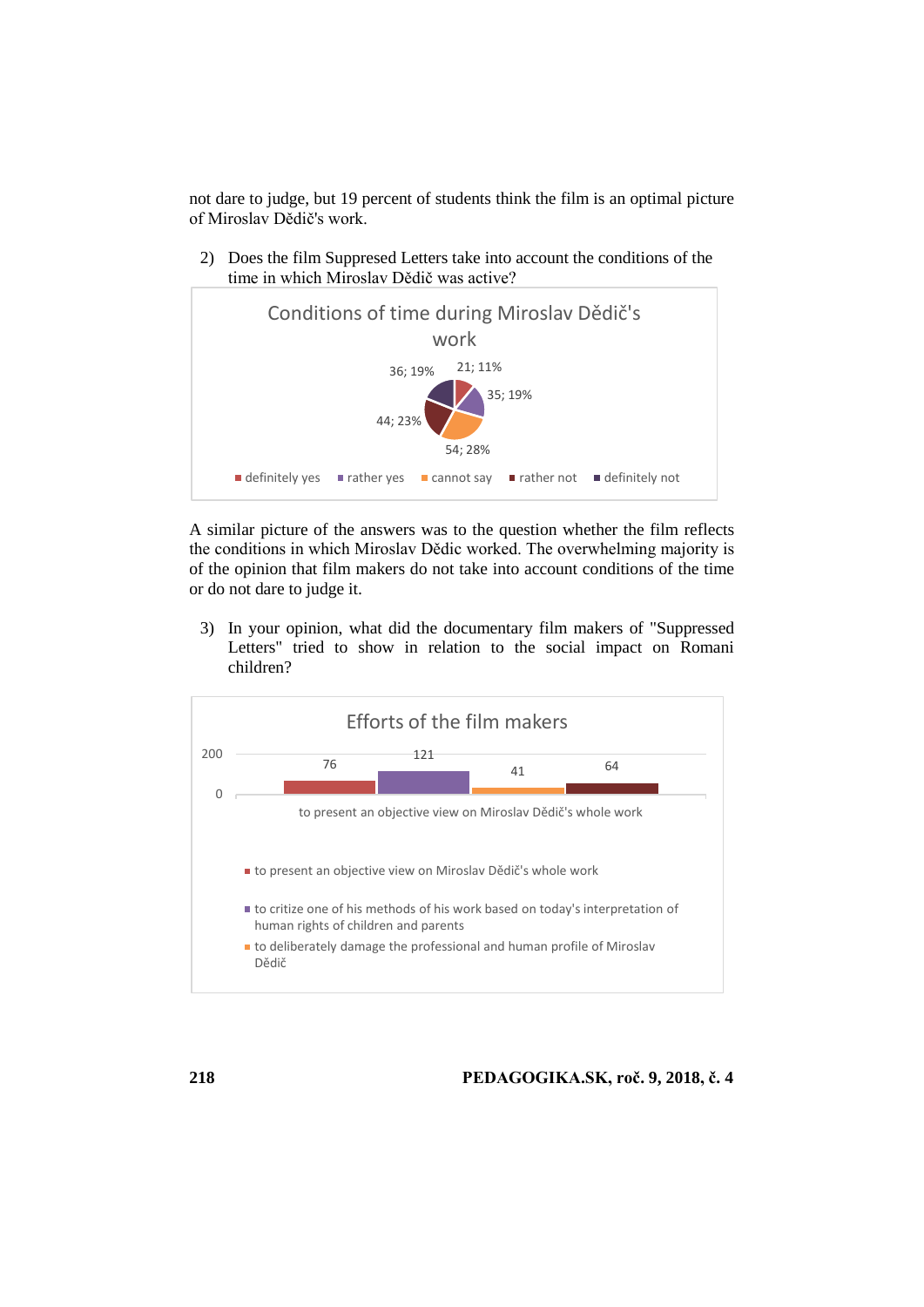The discussion and the students' statements in the questionnaire showed that the film was created as a one-sided critique of Miroslav Dědič's work, the effort to achieve success at the Festival Jeden svět, to which the authors used onesided evaluation of work of the social educator with Romani children from today's understanding of human rights.

At present, the authors try in many ways to promote the documentary film Suppressed Letters as a serious and in some way as the only information about work of social educator Miroslav Dědič. However, the opinion of the students of social pedagogy clearly revealed the predominance of opinions in that "based on learning the complex image of Miroslav Dědič's work, not only based on one-sided documentary film, it is possible to conclude the value of his whole work. This way we can get a more complex view on the given topic even in the future. And not just through one documentary film, as it is today.." (Balvín, Farkašová, 2018, s. 256-257).

#### **Methods of drama education**

During teaching of students, other methods proved to be very useful, from which it proved to be interesting for students to play pedagogical situations from the life of social educators. One of the reasons for the use of dramatic education techniques was that, as Berik and Turzák wrote, "Dramatherapeutic techniques find their application in different areas because they help people gain insight, provide the opportunity to look at life situations from a different perspective, and contribute to finding effective problem solving " (Beriková, Turzák, 2018, s. 36.

### **Methods of work connected with the creation of final bachelor and diploma theses**

For students, the culmination of the whole study process are final bachelor and diploma theses. Students often choose topics that focus on the study and research of the work of major social educators. In the case of good defense, the possibility of publishing such works with the supervisor's authorial contribution is revealed. So far, these theses have been published: J. A. Komenský (Smílková, Balvín, 2016), methods of pedagogical and andragogical work related to the personalities of social pedagogy and andragogy (Smílková, Balvín, 2017). Comparative work of several social pedagogues: Pestalozzi (comparison also Turzák, 2015), publication aptly entitled "Saviours of children" deals with Pitter and Dědič (Krajčovičová, Balvín, 2017). The publication by Jaroslav Balvín and David Sedláček (Balvín, Sedláček, 2016) deals with social educator Anton Semjonovič Makarenko and the publication by Jaroslav Balvín and Kateřina Smutná (Balvín, Smutná, 2016) deals with the pedagogy of writer Tolstoj. We consider filming the first part of the film about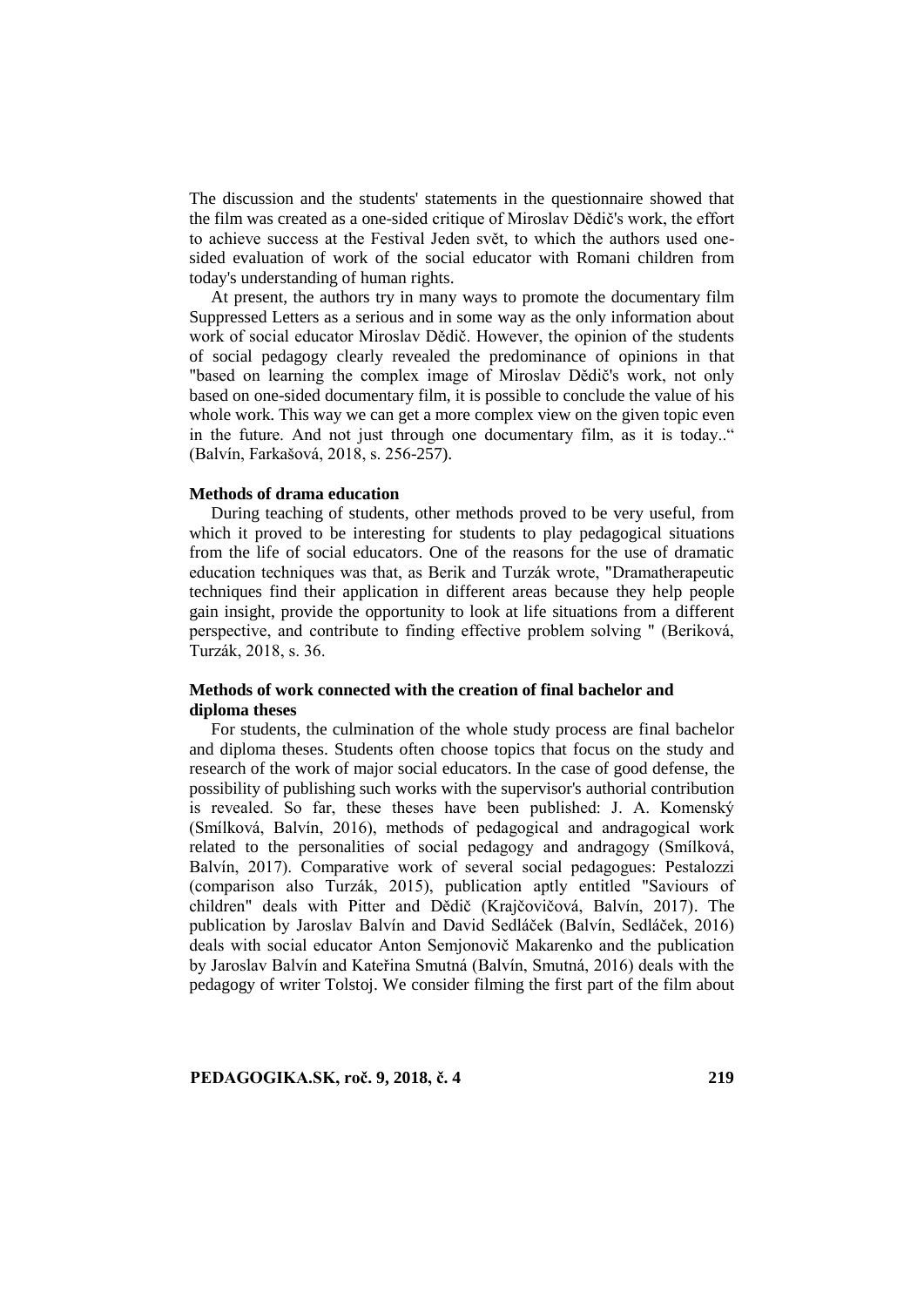social educator Miroslav Dědič (Kastlová, Balvín, 2017) to be a significant success.

Based on the applications of the authors of the final work and their approval, almost ten other publications from the students' pens and with the author's contribution by Jaroslav Balvín are expected to be published. We consider this method of producing good work together with the supervisor to be beneficial not only for authors but also for wider application in professional and laymen communities.

### **3 The life story of Miroslav Dědič as a demonstration of profound introduction to the model of access to pupils of other nationalities based on his philosophy of education**

To be a human being - to get to know a person - a relationship to a person - to educate a person, that is what is important here even during the education of educators. Monika Farkašová

In the publication about two Czech personalities of social pedagogy Přemysl Pitter (1895-1976) and Miroslav Dědič (born August 30, 1925) we deliberately published a publication about these personalities together. The meaning of Přemysl Pitter is undeniable. In connection with his name, with whom we learned in the teaching of students of social pedagogy and andragogy, I can not omit the publication of one letter from a graduate of social pedagogy. I think it well characterizes the meaning of familiarization in deep, not only superficially, with personalities of educators:

#### *Dear Mr. Balvín, associate professor,*

*Last academic year I graduated from TBU in the field of Social Pedagogy. You accompanied us in our studies through several subjects. I recently returned from Israel, where during my travels I also visited the Holocaust Museum in Jerusalem, Yal Vashem. One of the places I had planned to see for many years was the Oskar Schindler's tree in the Alley of the righteous among the peoples surrounding the museum and to thank him in my mind and pay a tribute to him..*

*What I did not know was that right next to it even Přemysl Pitter, who I would not know without your lessons, has his own tree too. I immediately remembered you, and I thought you might be pleased with this feedback.*

*Thank you for all the information you gave us through lessons, if it was not for you, that day I would not have been proud of seeing the Czech name of a*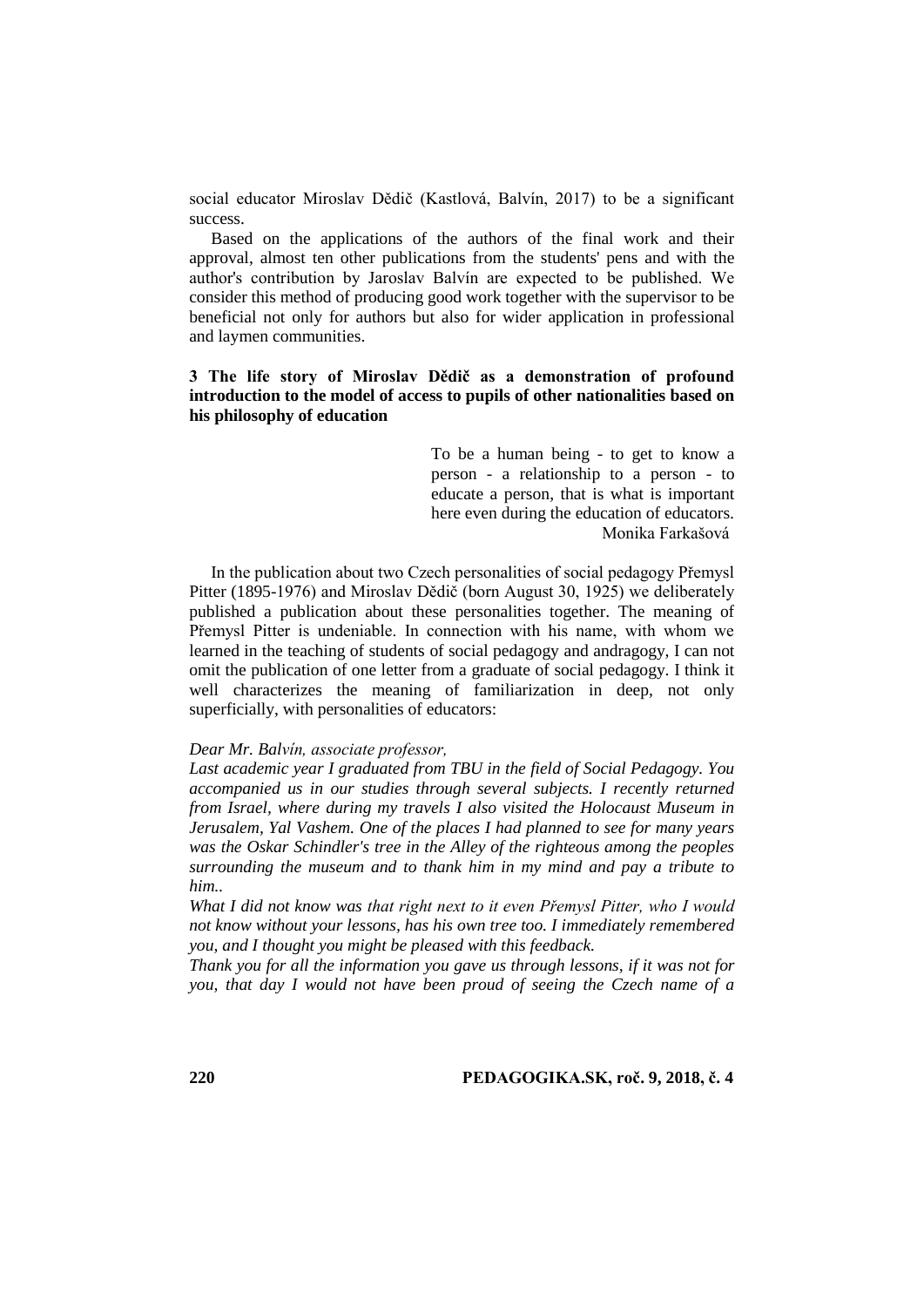*person who did good at such a bad time. Thanks to you that person had a specific face for me, I was able to remember his life in many details and that means a lot more to me. Thank you for your kind approach, which you always had with us without exception, and I wish you a lot of good. Yours sincerely Eva Machulová*

The personality of Miroslav Dědič became a significant figure of Czech social pedagogy for students. It is positive that even at the age of 93, he is able to share his experience with the realization of the model of education and education of Romani children in Květušín in Šumava. His criticism from the above-mentioned documentary film "Suppressed Letters" we consider to be one-sided, and we also opposed the simplifications that the media was promoting in order to promote this film. (See Matyášová, 2015 and Trachtová, 2016). Our reaction to the film and the incorrect approach to the person Miroslav Dědič we introduced together with Alice Václavková on the pages of the journal Special Education (Balvín, 2016 a) and in the publication of Jaroslav Balvín entitled Social Pedagogy and its Two Czech Personalities (Balvín, 2015, p. 75-89).

We studied the attitude of students to personalities of Miroslav Dědič and Přemysl Pitter in our research with 193 students of various subjects of social pedagogy in 2017. Here we also present them:

1) Do you agree that both the theoretical knowledge and the specific life stories of the personalities who excelled in this field are equally necessary for the teaching of social pedagogy or andragogy?

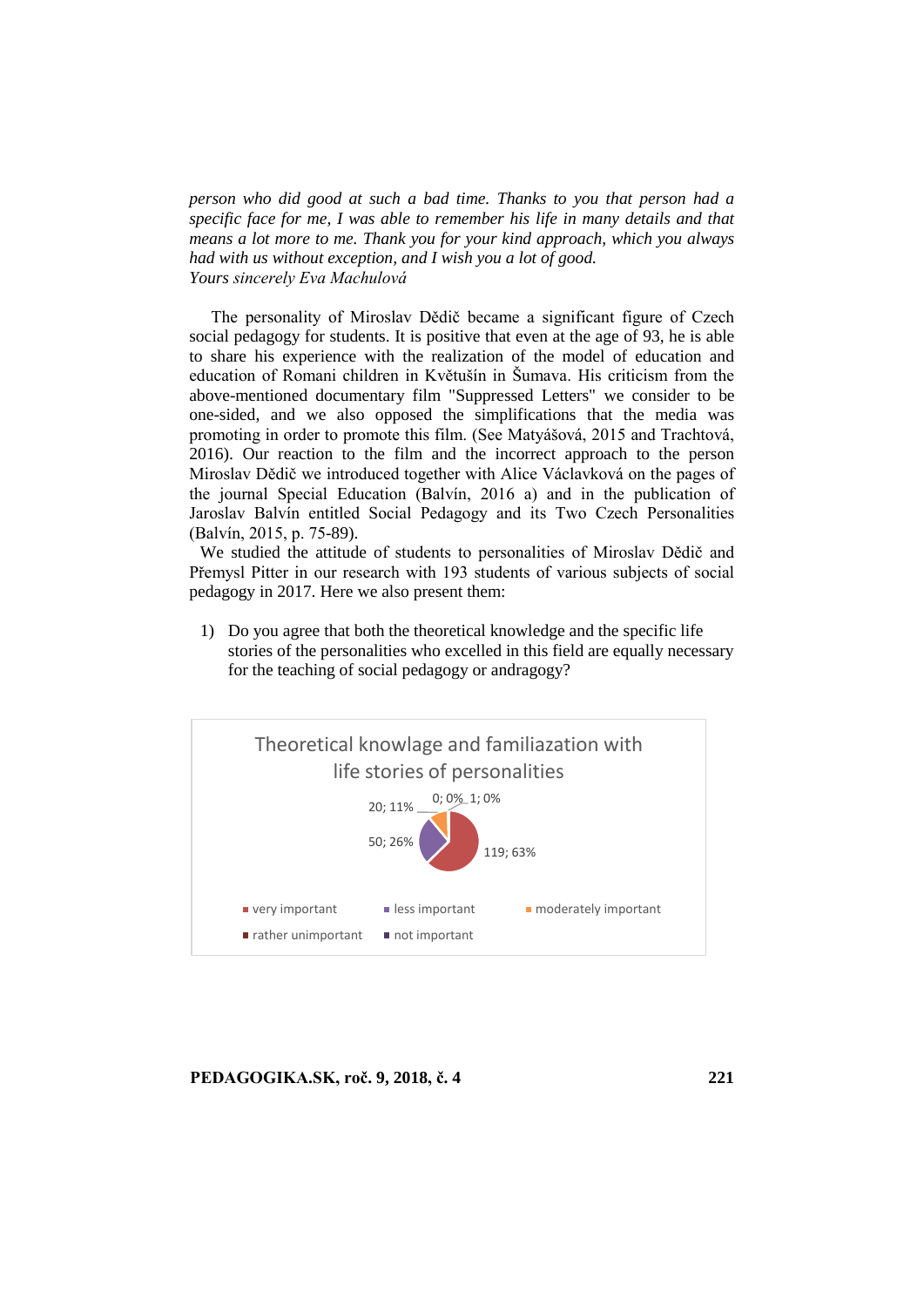

2) Do you agree that in our Czech history, in addition to the social pedagogue of Přemysl Pitter, Miroslav Dědic is also important?

3) Did you learn enough about life and work of these two social educators so that you gained competence to assess the level of their contribution for Czech pedagogy and also for your own practice?

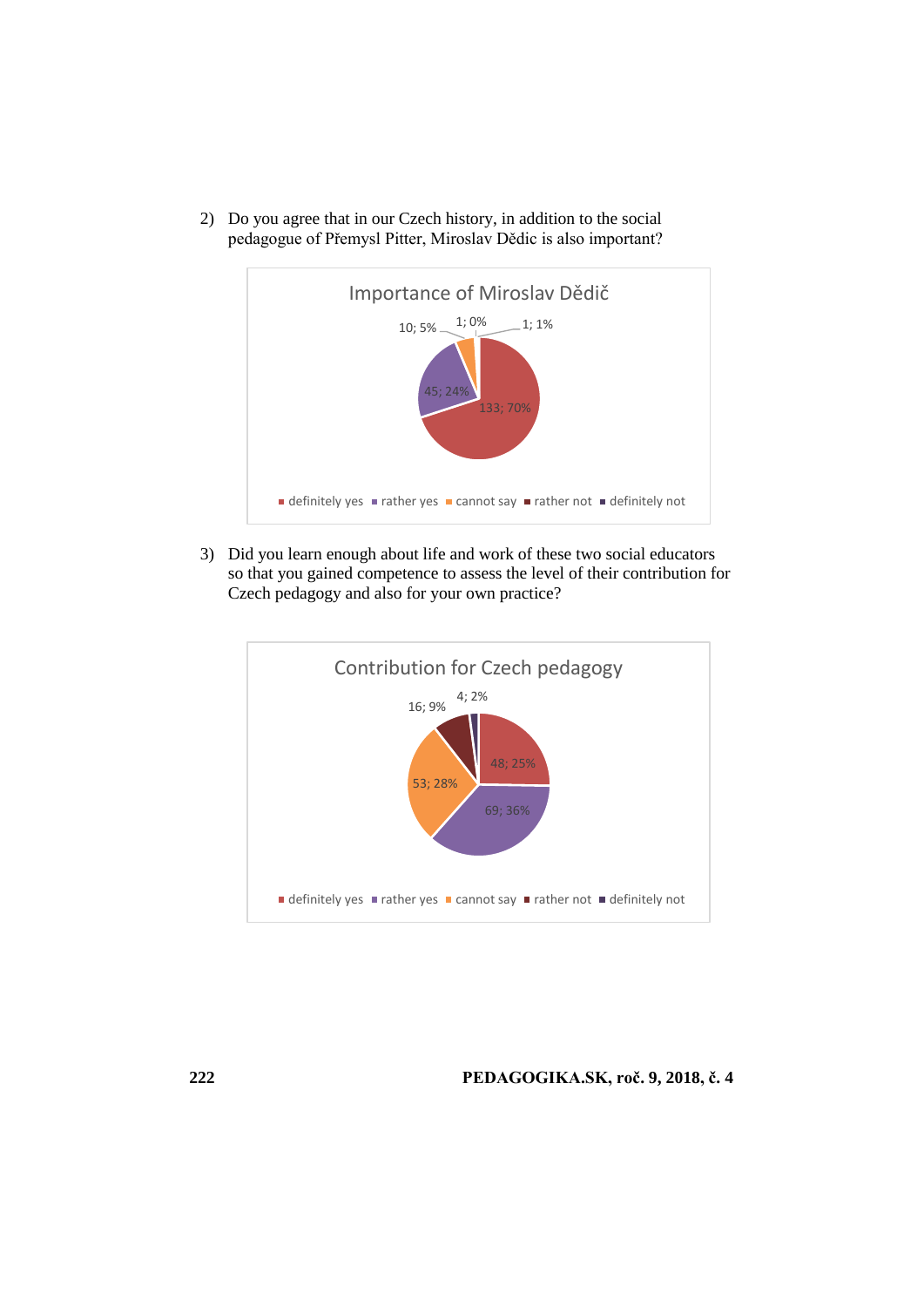

4) Do you think Miroslav Dědič's contribution also has a European and global dimension?

5) Do you think Přemysl Pitter's contribution has a European and global dimension?

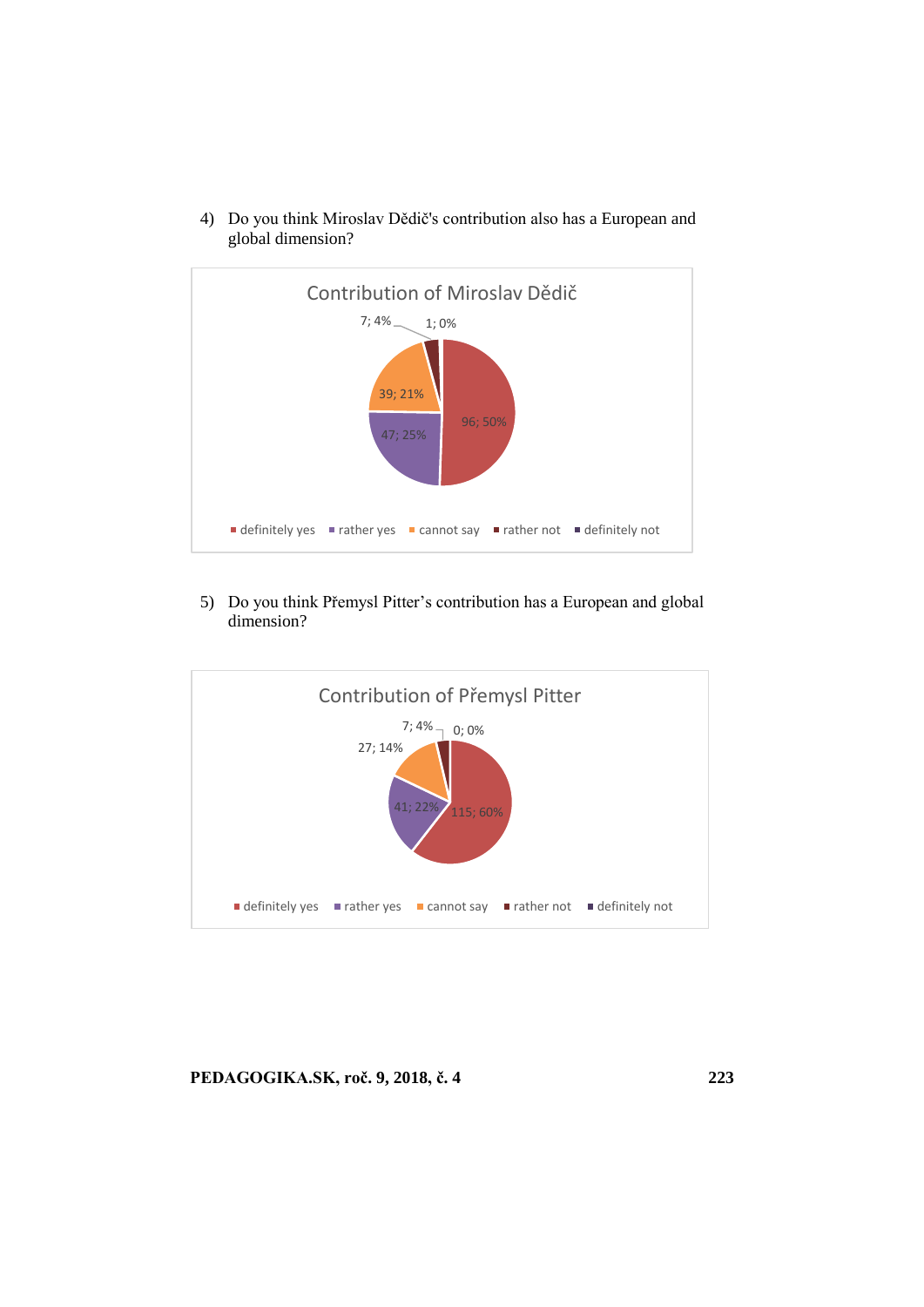



In the presented results of the examination of the views on both social pedagogues prevails in the opinion that both personalities are very important for contemporary pedagogy both in theory and in practice. Also, in the question of what they both have in common, prevails the opinion and findings that they both dealt with different nationalities than Czech and they both were based on Czech Brethren traditions, mainly J.A. Komenský.

#### **Summary**

Education is also the transfer of moral ideals and principles between the educator and the educated. This is also the essence of human development. And also the relationship with other people. The teacher is often a spiritual leader and a model for his or her students. Also, on this basis, we strive to give students a deep relationship to personalities in their field. An example of this relationship is Socrates as a teacher, Plato as his pupil, and Aristotle as Plato's pupil. But we do not always have to go so far. Every good educating personality has its pupils and followers. We can name the philosopher Jaroslav Pešková, whose pupils still deal with there work and develop it. But we would have to write another essay, if not a book, about this. We therefore present the publications that develop her work in the literature: especially a book with a symbolical name: Dary J. Peškové (2007) and the articles of her students in them, as well as J. Pešková's teachers, especially Jan Patočka (1996).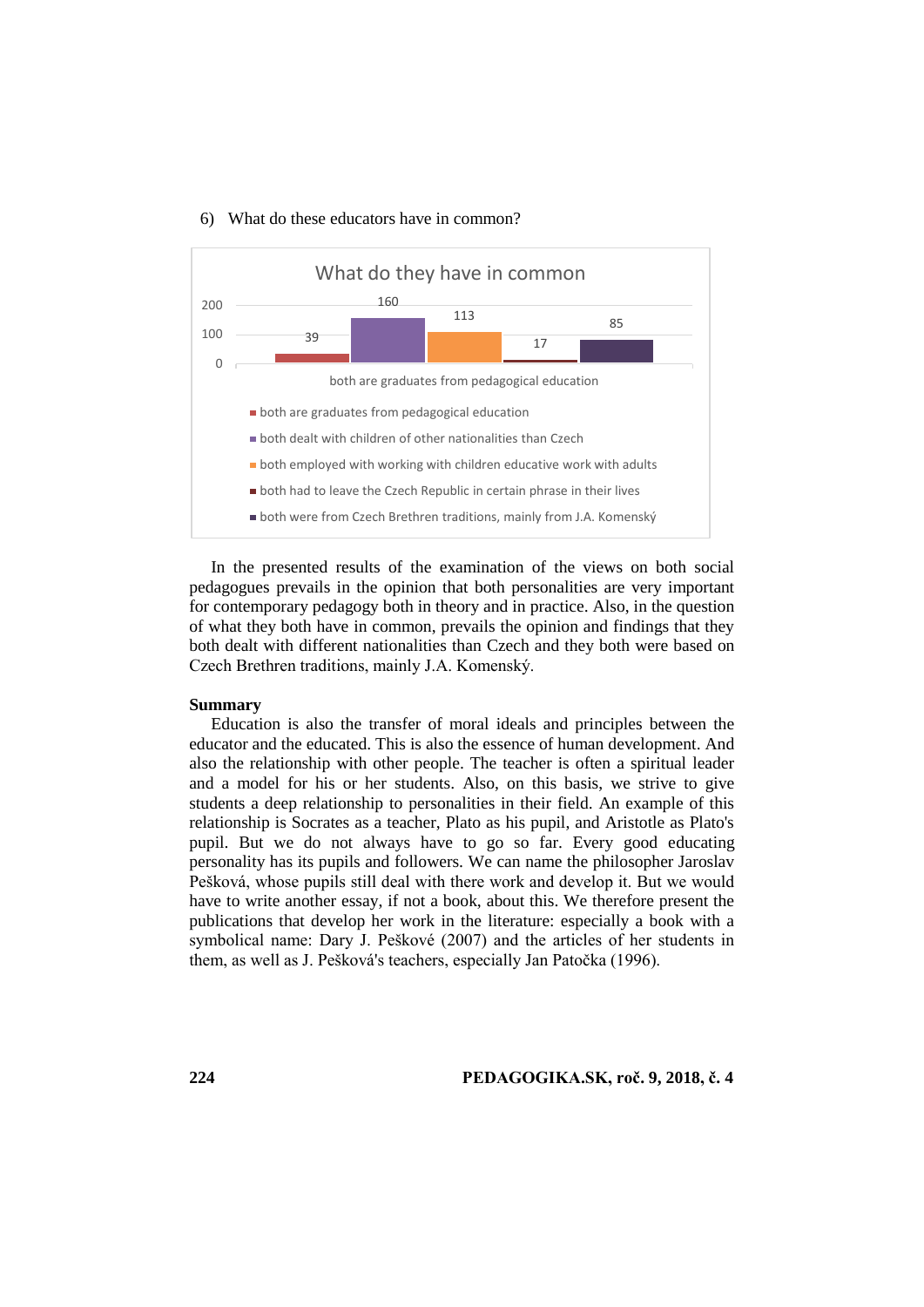References:

- BALVÍN, J. 2011. Film jako výrazná pedagogická a andragogická metoda ve výuce. In Sborník prací Pedagogické fakulty Masarykovy univerzity, Řada společenských věd, 25, 2011, č. 2, s. 99-104. [http://.ped.muni.cz/sbspolecenskevedy/sbornik/sbornik252.pdf.](http://.ped.muni.cz/sbspolecenskevedy/sbornik/sbornik252.pdf)
- BALVÍN, J. 2013. Přemysl Pitter: významná osobnost v historické paměti Čech a Evropy. In Sborník prací Pedagogické fakulty Masarykovy univerzity, Řada společenských věd, roč. 27, 2013, č. 1, s. 136-141. [http://.www.ped.muni.cz/whis/rsv131.pdf.](http://.www.ped.muni.cz/whis/rsv131.pdf)
- BALVÍN, J. 2015. Sociální pedagogika a její dvě české osobnosti: Miroslav Dědič a Přemysl Pitter. Praha, Radix. ISBN 978-80-87573-13-6. Dostupné také na [www.jaroslavbalvin.eu.](http://www.jaroslavbalvin.eu/) Rubrika odborná literatura.
- BALVÍN, J. 2016a. Etika učitele jako zápas. In Speciální pedagogika, 2016, s. 60-74. *dspace.specpeda.cz/bitstream/handle/0/1603/2016\_1\_06.pdf?.*
- BALVÍN, J., FARKAŠOVÁ, M. 2018. Vzdělávání dospělých o romských komunitách s ohledem na regionální podmínky. The Education of Adults in the Topic of Romani Communities with Regard to Regional Context. In Viera Prusáková – Silvia Matúšová (Eds.). 2018. Vzdelávanie dospelých v regionálnom kotexte. Zborník vedeckých štúdií. Vysoká škola ekonomie a manažmentu verejnej správy v Bratislave, s. 248-266. ISBN 978-80-89654-40-6.
- BALVÍN, J., SEDLÁČEK, D. 2016. Sociální pedagog Anton Semjonovič Makarenko v komparaci s K. D. Ušinským a V. A. Suchomlinským. Praha, Hnutí R. ISBN 978-80-86798-75-2.
- BALVÍN, J., SMUTNÁ, K. 2016. Lev Nikolajevič Tolstoj a jeho pedagogika. Praha, Hnutí R. ISBN 978-80-86798-77-6.
- CIPRO, M. 1998. Prameny výchovy. Napříč staletími V. 1998. 1. vydání. Vydavatel: Cipro Miroslav. Praha. ISBN 80-238-2214-4.
- CIPRO, M. 2000. Slovník pedagogů. Vydavatel Miroslav Cipro, Praha 2000. ISBN 80- 238-6334-7.
- DARY J. PEŠKOVÉ. Rozhovory, které pokračují. Knížka z příspěvků přátel a žáků. 2007. K vydání připravily Zuzana Svobodová a Irena Vaňková. VIP Books, s. r. o 2007. Eurolex Bohemia, a. s., 2007. 172 s. ISBN 978-80-7379-007-3.
- FARKAŠOVÁ, M. 2017. Střihové zpracování filmu Kdo se bojí, utíká se zaměřením na komunikaci učitele s dospělými Romy, Praha, Hnutí R[, www.hnutir.eu.](http://www.hnutir.eu/)
- FARKAŠOVÁ, M. 2017. Střihové zpracování filmu Kdo se bojí, utíká se zaměřením na komunikaci učitele s romskými dětmi, Praha, Hnutí R, [www.hnutir.eu.](http://www.hnutir.eu/)
- HANUŠ, R., CHYTILOVÁ, L. 2009. Zážitkově pedagogické učení. Praha, Grada. ISBN 978-80-247-2816-2.
- KASTLOVÁ, M., BALVÍN, J. 2017. Sociální pedagog Miroslav Dědič film 1. díl. Kamera a střih Jan Grossmann. Praha, Hnutí R.
- KLEIN, D. 1986. Kdo se bojí, utíká. Filmové drama. Režie Dušan Klein.
- KRAJČOVIČOVÁ, P., BALVÍN, J. 2017. Zachránci dětí. Praha, Hnutí R. ISBN 978- 80-86798-81-3.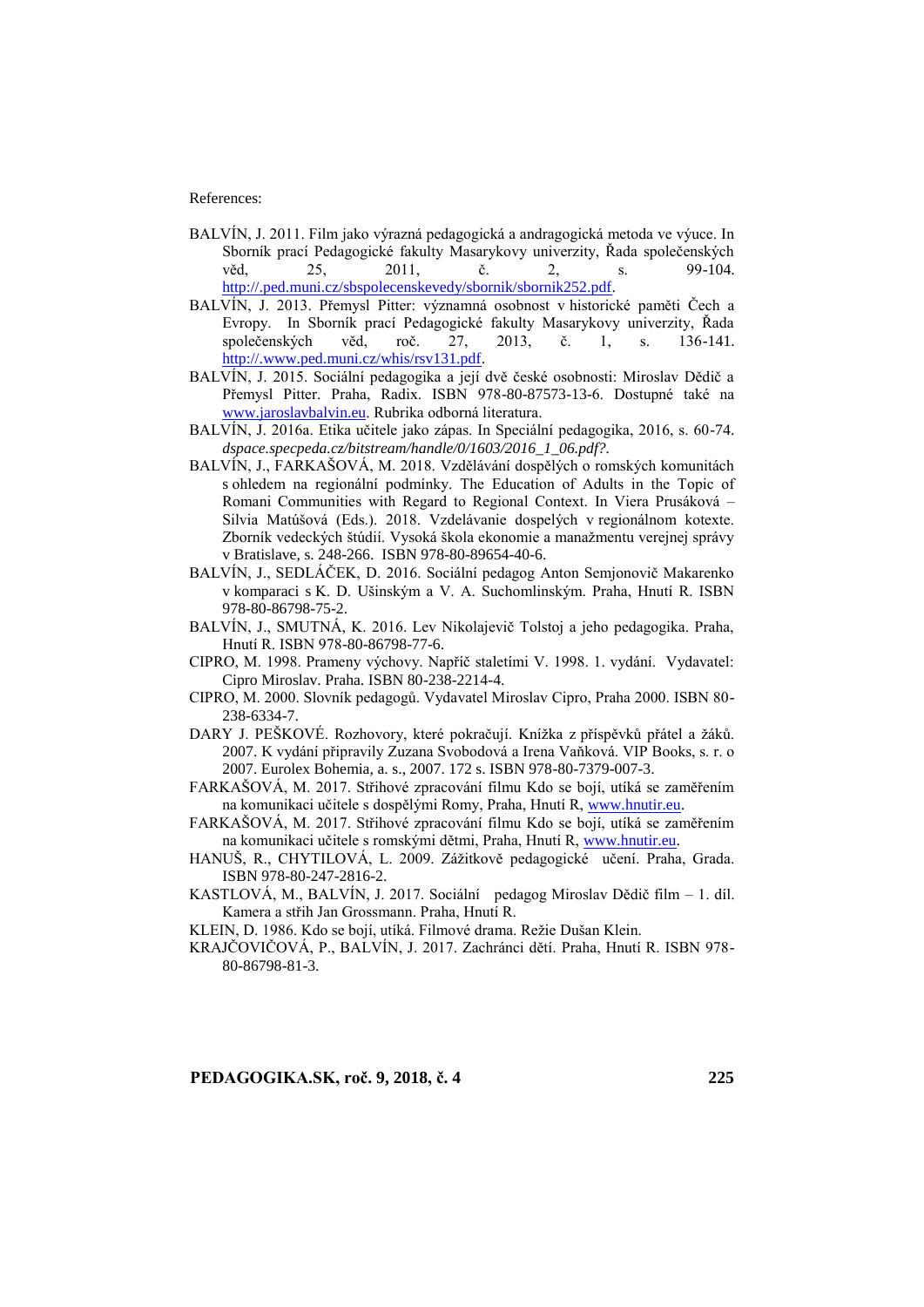KUDLÁČOVÁ, B. 2007. Člověk a výchova v dejinách európskeho myslenia. Trnava, Pedagogická fakulta, trnavská univerzita v Trnave. 2. prepracované vydanie. ISBN 978-80-8082-120-3.

KUDRNA, T. 2015. *Zatajené dopisy.* Dokumentární film. Režisér Tomáš Kudrna, 2015.

- Zatajené dopisy. 2015. Dokumentární film *Zatajené dopisy* pro Festival Jeden svět v roce 2015. Uveden několikrát v České televizi: *[www.ceskatelevize.cz/ivysilani/10871537383-zatjene-dopisy.](http://www.ceskatelevize.cz/ivysilani/10871537383-zatjene-dopisy)*
- PALOUŠ, R. 2007. Doba postedukační? In DARY J. PEŠKOVÉ. Rozhovory, které pokračují. Knížka z příspěvků přátel a žáků. 2007. K vydání připravily Zuzana Svobodová a Irena Vaňková, s. 10-13. VIP Books, s. r. o 2007. Eurolex Bohemia, a. s., 2007. 172 s. ISBN 978-80-7379-007-3.
- PATOČKA, J. 1996. Filozofie výchovy. In PATOČKA, J. Péče o duši I. Sebrané spisy Jana Patočky Svazek 1. Péče o duši Soubor statí a přednášek o postavení člověka ve světě a v dějinách. První díl Stati z let 1925-1952 Nevydané texty z padesátých let. Praha, OIKOYMENH, s. 363-440. ISBN 80-86005-24-0.
- PELCOVÁ, N. 2007. Filozofování nejtěžší. In DARY J. PEŠKOVÉ. Rozhovory, které pokračují. Knížka z příspěvků přátel a žáků. 2007. K vydání připravily Zuzana Svobodová a Irena Vaňková, s. 19-29. VIP Books, s. r. o 2007. Eurolex Bohemia, a. s., 2007. 172 s. ISBN 978-80-7379-007-3.
- PEŠKOVÁ, J., SCHÜCKOVÁ, L. 1991. JÁ, ČLOVĚK…Jak dělat vědu o člověku DNES A ZÍTRA. ISBN 80-04-21766-4.
- PLATÓN. 1996. Ústava. Druhé vydání 1996. První vydání 1991. Praha: OIKOYMENH. ISBN 80-86005-28-3.
- POHL, J. 1981. Na cikánské stezce. Praha: Albatros.
- SMÍLKOVÁ, J., BALVÍN, J. 2016. Jan Amos Komenský a jeho přínos filozofii výchovy a sociální pedagogice. John Amos Comenius and his Contribution to Philosophy of Education and Social Pedagogy. Praha, Hnutí R. ISBN 978-80- 86798-76-9.
- SMÍLKOVÁ, J., BALVÍN, J. 2017. Vztah kulturní a multikulturní andragogiky k výchově a vzdělávání dospělých - the Relationship of Cultural and Multicultural andragogy to Adult Education. Praha, Hnutí R. ISBN 978-80- 86798-80-6.
- ŠEBOVÁ, Barbora. 2009. *"Škola Míru" v Květušíně (a její pokračování na Dobré Vodě u Prachatic) – kritická reflexe v historickém kontextu 50. let.* Diplomová práce. Filozofická fakulta Univerzity Karlovy v Praze Ústav jižní a centrální Asie Seminář romistiky. Praha, 2009.
- ŠTURZOVÁ, J. 2007. O významu filozofie pro výchovu. In DARY J. PEŠKOVÉ. Rozhovory, které pokračují. Knížka z příspěvků přátel a žáků. 2007. K vydání připravily Zuzana Svobodová a Irena Vaňková, s. 14-18. VIP Books, s. r. o 2007. Eurolex Bohemia, a. s., 2007. 172 s. ISBN 978-80-7379-007-3.
- TURZÁK, T. 2015. Odkaz Jána Heinricha Pestalozziho jako úvod pre srovnanie so sociálnou pedagogikou Přemysla Pittra. In BALVÍN, J. 2015. Sociální pedagogika a její dvě české osobnosti: Miroslav Dědič a Přemysl Pitter. Praha,